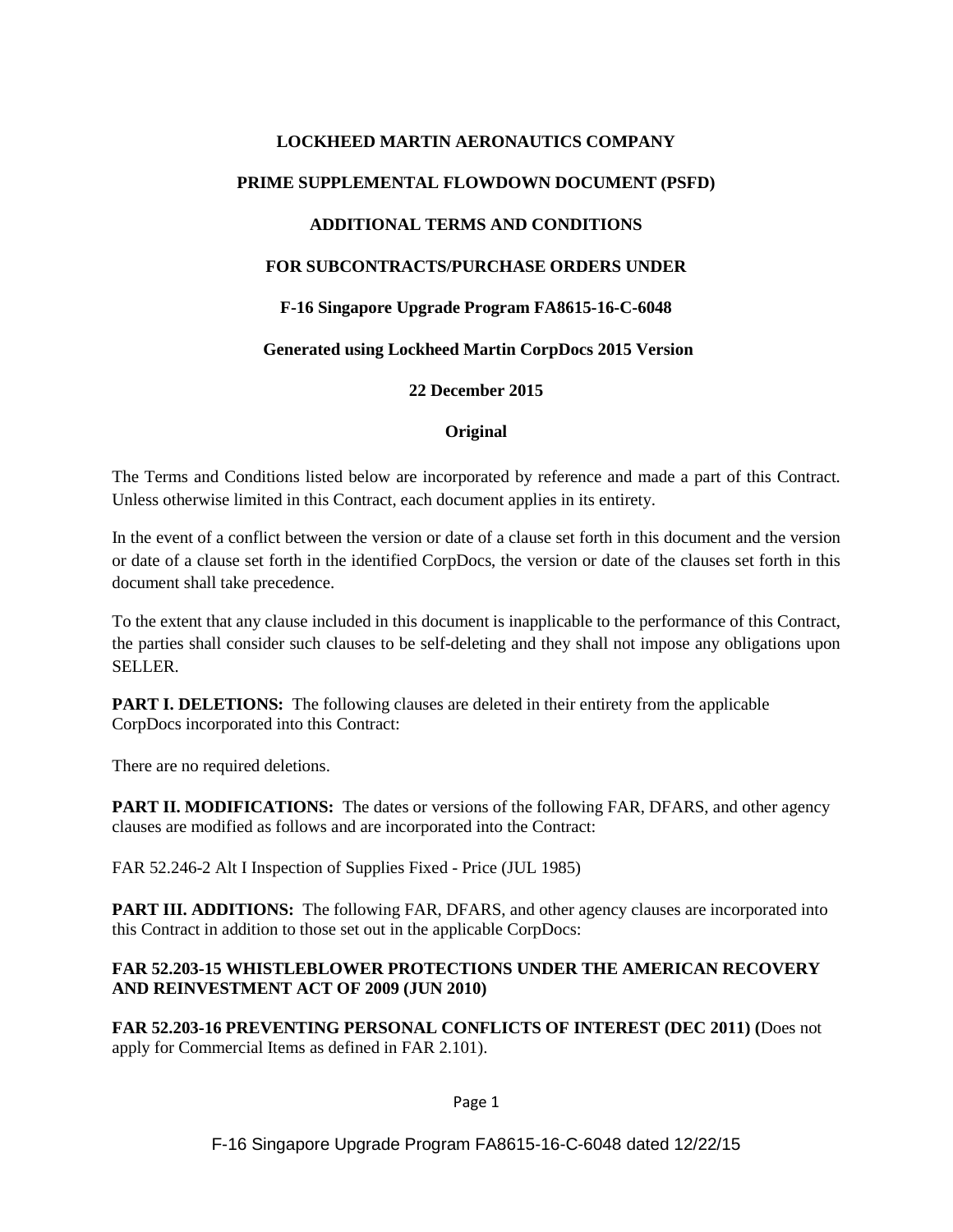**FAR 52.222-50 COMBATING TRAFFICKING IN PERSONS (MAR 2015) (**"Contracting Officer" means "Lockheed Martin." In paragraph (e), "Government" means "Lockheed Martin and the Government.")

**FAR 52.222-56 CERTIFICATION REGARDING TRAFFICKING IN PERSONS COMPLIANCE PLAN (MAR 2015) (**In paragraph (d) "Contracting Officer" means "Contracting Officer and Lckheed Martin." In paragraph (e), "Government" means "Lockheed Martin.")

**FAR 52.222-99 ESTABLISHING MINIMUM WAGE FOR CONTRACTORS (DEVIATION) (JUN 2014) (**"Contracting Officer" means "Lockheed Martin.")

#### **FAR 52.225-3 BUY AMERICAN – FREE TRADE AGREEMENTS – ISRAELI TRADE ACT (MAY 2014)**

**FAR 52.232-16 PROGRESS PAYMENTS (APRIL 2012) (**"Contracting Officer" means "Lockheed Martin" except in paragraph (g) where it means "Lockheed Martin or Contracting Officer." "Government" means "Lockheed Martin" except: (1) in paragraphs (d), (e) and (j)(5) where the term is unchanged and (2) in paragraphs (g) and (i) where it means "Lockheed Martin and the Government." Does not apply for Commercial Items as defined in FAR 2.101).

## **FAR 52.237-11 ACCEPTING AND DISPENSING OF \$1 COIN (SEP 2008)**

**FAR 52.245-9 USE AND CHARGES (APR 2012) (**Communications with the Government under this clause will be made through Lockheed Martin.)

**DFARS 252.203-7002 REQUIREMENT TO INFORM EMPLOYEES OF WHISTLEBLOWER RIGHTS (SEP 2013) (**Does not apply for Commercial Items as defined in FAR 2.101).

**DFARS 252-208-7000 INTENT TO FURNISH PRECIOUS METALS AS GOVERNMENT-FURNISHED MATERIAL (DEC 1991) (**Applies if this contract involves precious metals.)

**DFARS 252.211-7007 REPORTING OF GOVERNMENT FURNISHED PROPERTY (AUG 2012) (**Applies if Seller will be in possession of Government property for the performance of this contract.)

**DFARS 252.225-7027 RESTRICTION ON CONTINGENT FEES FOR FOREIGN MILITARY SALES (APR 2003) (**The reference to the clause in paragraph (a) means FAR 52.203-5. The blank in paragraph  $(b)(1)$  is completed with "any Government." Subparagraph  $(b)(2)$  is deleted.)

**DFARS 252.243-7002 REQUEST FOR EQUITABLE ADJUSTMENT (DEC 2012) (**"Government" means "Lockheed Martin." Does not apply for Commercial Items as defined in FAR 2.101)

#### **DFARS 252.245-7001 TAGGING, LABELING, AND MARKING OF GOVERNMENT FURNISHED PROPERTY (APR 2012)**

## **DFARS 252.245-7004 REPORTING, REUTILIZING, AND DISPOSAL (MAR 2015)**

**DFARS 252.246-7001 WARRANT OF DATA (MAR 2014) ("**Government" means "Lockheed Martin or the Government." "Contracting Officer" means "Lockheed Martin." The last sentence in paragraph (b)

Page 2

F-16 Singapore Upgrade Program FA8615-16-C-6048 dated 12/22/15